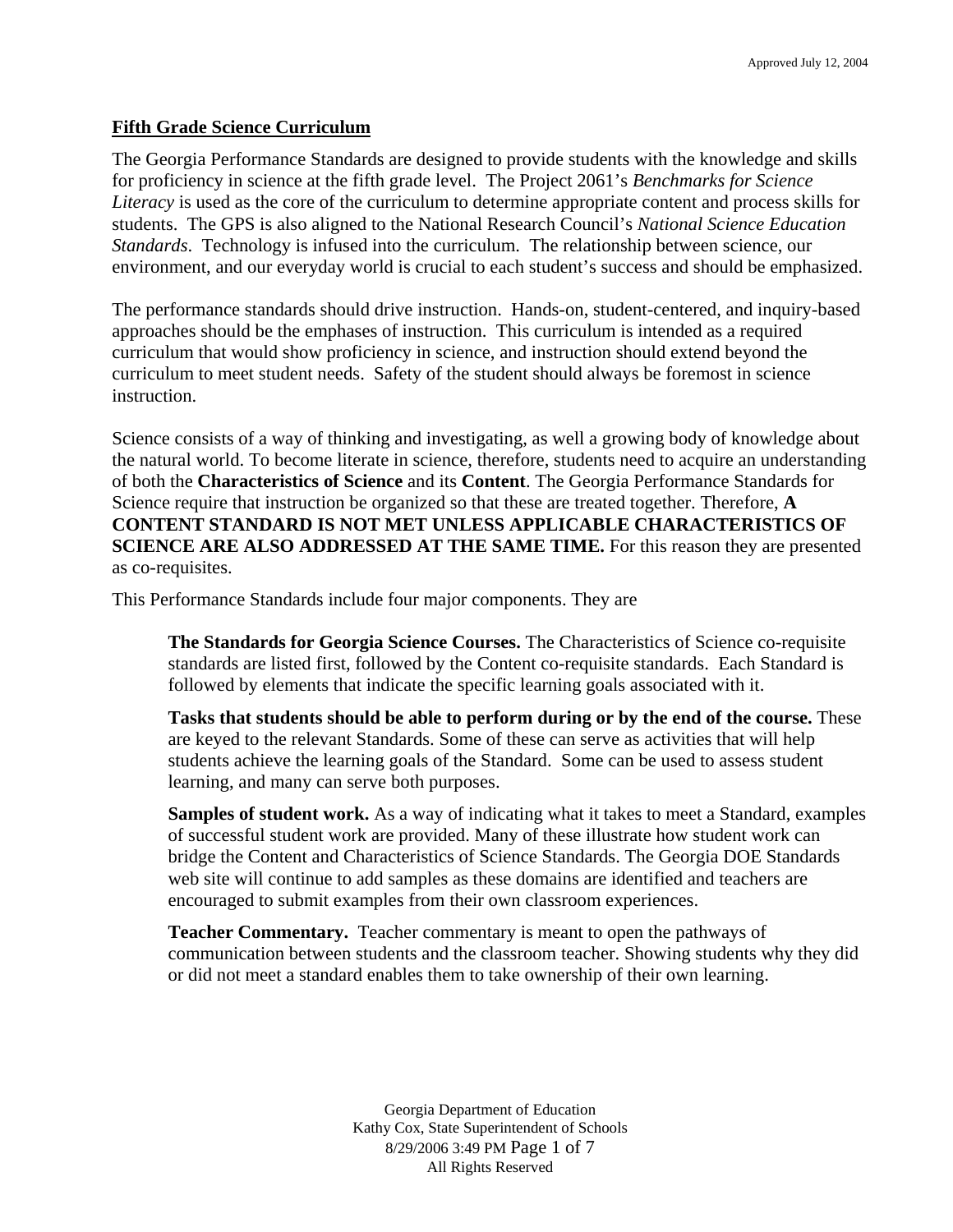Georgia Performance Science Standards-- Explanation of Coding

Characteristics of Science Standards **SKCS1 S**cience **K**indergarten **C**haracteristics of **S**cience Standard #**1**

**S8CS2 S**cience Grade **8 C**haracteristics of **S**cience Standard #**2**

**SCSh8 S**cience **C**haracteristics of **S**cience **h**igh school Standard #**8**

Content Standards **S5P3 S**cience Grade **5 P**hysical Science Standard #**3**

**S4E2 S**cience Grade **4 E**arth Science Standard #**2**

**S7L4 S**cience Grade **7 L**ife Science Standard #**4**

**SC1 S**cience **C**hemistry Standard #**1**

**SB4 S**cience **B**iology Standard #**4**

**SPS6 S**cience **P**hysical **S**cience Standard #**6**

**SP3 S**cience **P**hysics Standard #**3**

> Georgia Department of Education Kathy Cox, State Superintendent of Schools 8/29/2006 3:49 PM Page 2 of 7 All Rights Reserved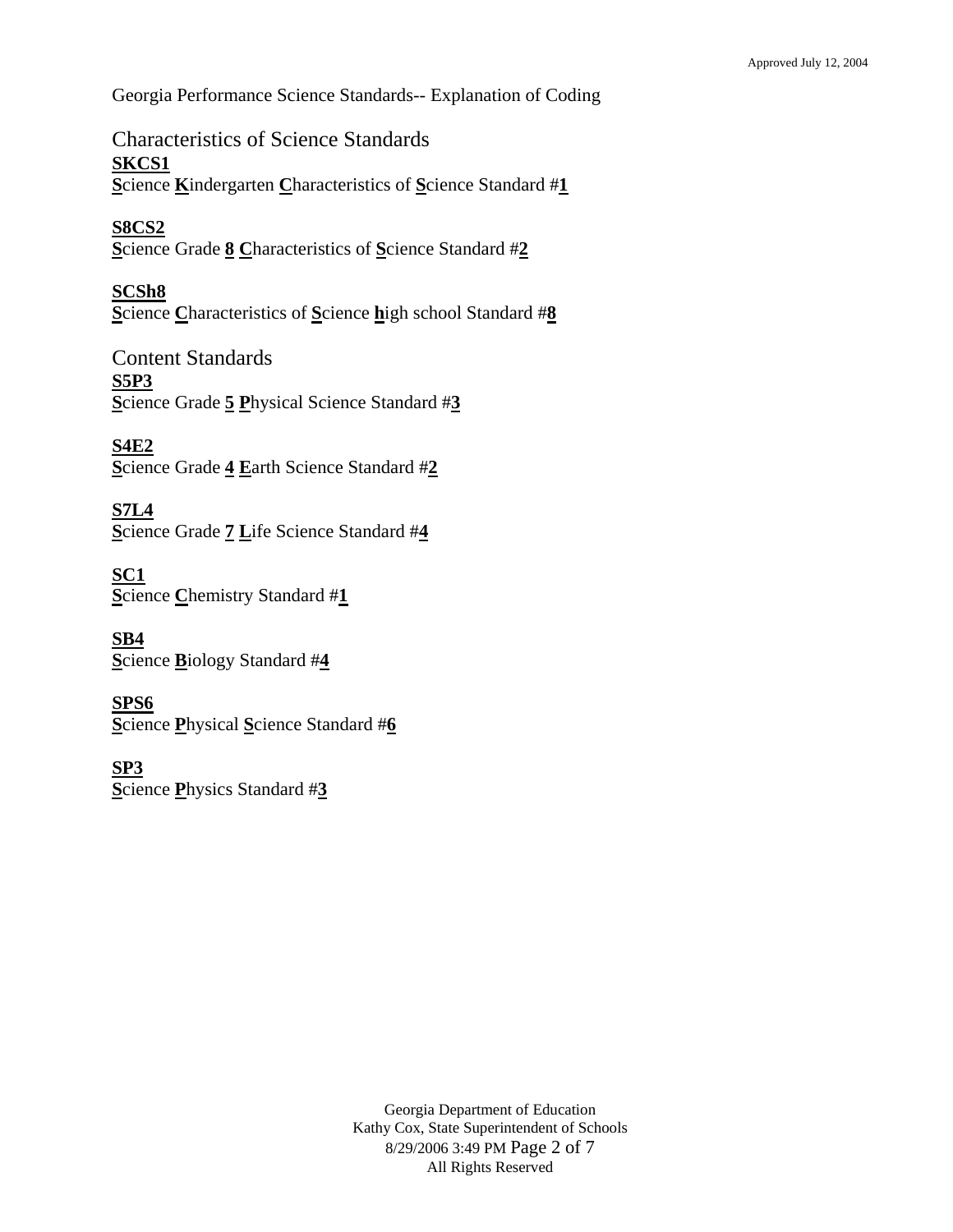**Fifth grade** students offer reasons for findings and consider reasons offered by others. They keep records of investigations and observations and understand why they should not alter records. They use numerical data to describe and compare objects. They will convert the fractions (halves, thirds, fourths, fifths, tenths, and hundredths) to decimals in scientific calculations. They identify the largest and smallest possible value of something. Fifth graders use cameras and tape recorders to gather and record information. They use reference books, back issues of magazines or newspapers, and computer databases to locate scientific information. They use the information found in these sources to support statements. Fifth graders realize that safety is a fundamental concern in all experimental science and follow safety guidelines. They wear goggles any time chemicals, glassware, or heat is used.

## **Evidence**

Fifth grade students investigate scientific concepts. They understand that science is a process for gaining knowledge about the natural world. Students are active learners and use hands on activities to discover and explain phenomena. They are able to conduct experiments and report their findings in the form of written reports, charts, and various other presentations including multi-media projects. Their scientific explanations emphasize evidence and begin to use scientific principles, models, and theories.

| <b>Major Concepts/Skills:</b>   | <b>Concepts/Skills to Maintain</b>    |
|---------------------------------|---------------------------------------|
| <b>Earth Science</b>            | Habits of Mind                        |
| Landforms of Georgia            | Records observations                  |
| Effects of constructive forces  | Offers and considers reasoning        |
| Effects of destructive forces   | Quantifies data                       |
| Role of technology in control   | Measures and estimates                |
| <b>Physical Science</b>         | Uses scientific tools                 |
| Introduction to conservation of | Assembles, describes, takes apart,    |
| matter                          | and reassembles                       |
| <b>Physical Changes</b>         |                                       |
| <b>Chemical Changes</b>         | Identifies parts and makes models     |
| Electricity and magnetism       | Describes changes                     |
| Life Science                    | Compares physical attributes          |
| Classification of organisms     | Draws and sketches                    |
| Inheritance of traits           | Questions and seeks to find answers   |
| Learned behaviors               | Researches for scientific information |
| Cells and microorganisms        | Replicates investigations             |
|                                 | Works safely                          |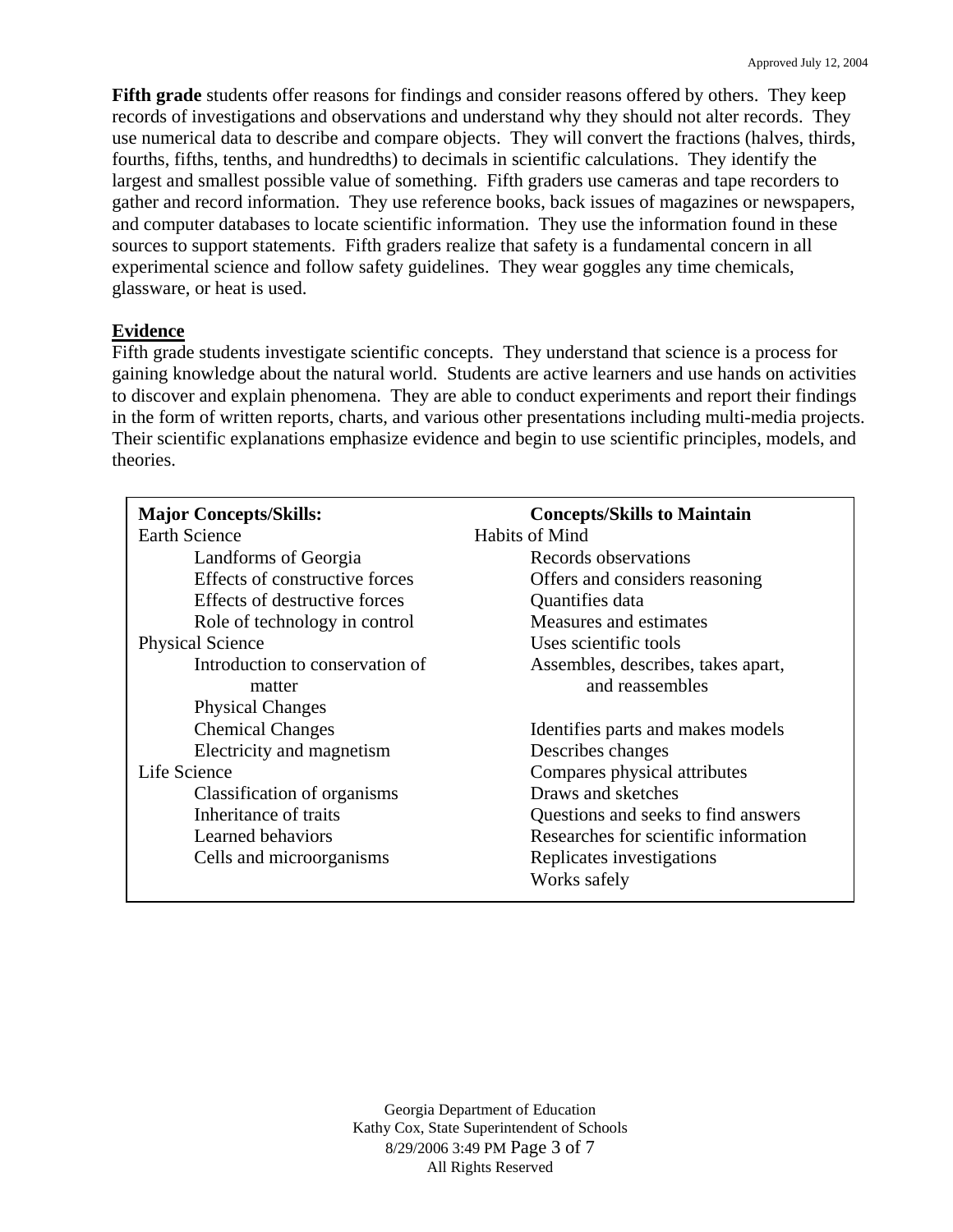# **Co-Requisite - Characteristics of Science**

### **Habits of the Mind**

- **S5CS1. Students will be aware of the importance of curiosity, honesty, openness, and skepticism in science and will exhibit these traits in their own efforts to understand how the world works.** 
	- a. Keep records of investigations and observations and do not alter the records later.
	- b. Carefully distinguish observations from ideas and speculation about those observations.
	- c. Offer reasons for findings and consider reasons suggested by others.
	- d. Take responsibility for understanding the importance of being safety conscious.

### **S5CS2. Students will have the computation and estimation skills necessary for analyzing data and following scientific explanations.**

- a. Add, subtract, multiply, and divide whole numbers mentally, on paper, and with a calculator.
- b. Use fractions and decimals, and translate between decimals and commonly encountered fractions – halves, thirds, fourths, fifths, tenths, and hundredths (but not sixths, sevenths, and so on) – in scientific calculations.
- c. Judge whether measurements and computations of quantities, such as length, area, volume, weight, or time, are reasonable answers to scientific problems by comparing them to typical values.

# **S5CS3. Students will use tools and instruments for observing, measuring, and manipulating objects in scientific activities.**

- a. Choose appropriate common materials for making simple mechanical constructions and repairing things.
- b. Measure and mix dry and liquid materials in prescribed amounts, exercising reasonable safety.
- c. Use computers, cameras and recording devices for capturing information.
- d. Identify and practice accepted safety procedures in manipulating science materials and equipment.

## **S5CS4. Students will use ideas of system, model, change, and scale in exploring scientific and technological matters.**

- a. Observe and describe how parts influence one another in things with many parts.
- b. Use geometric figures, number sequences, graphs, diagrams, sketches, number lines, maps, and stories to represent corresponding features of objects, events, and processes in the real world. Identify ways in which the representations do not match their original counterparts.
- c. Identify patterns of change in things—such as steady, repetitive, or irregular change—using records, tables, or graphs of measurements where appropriate.
- d. Identify the biggest and the smallest possible values of something.

Georgia Department of Education Kathy Cox, State Superintendent of Schools 8/29/2006 3:49 PM Page 4 of 7 All Rights Reserved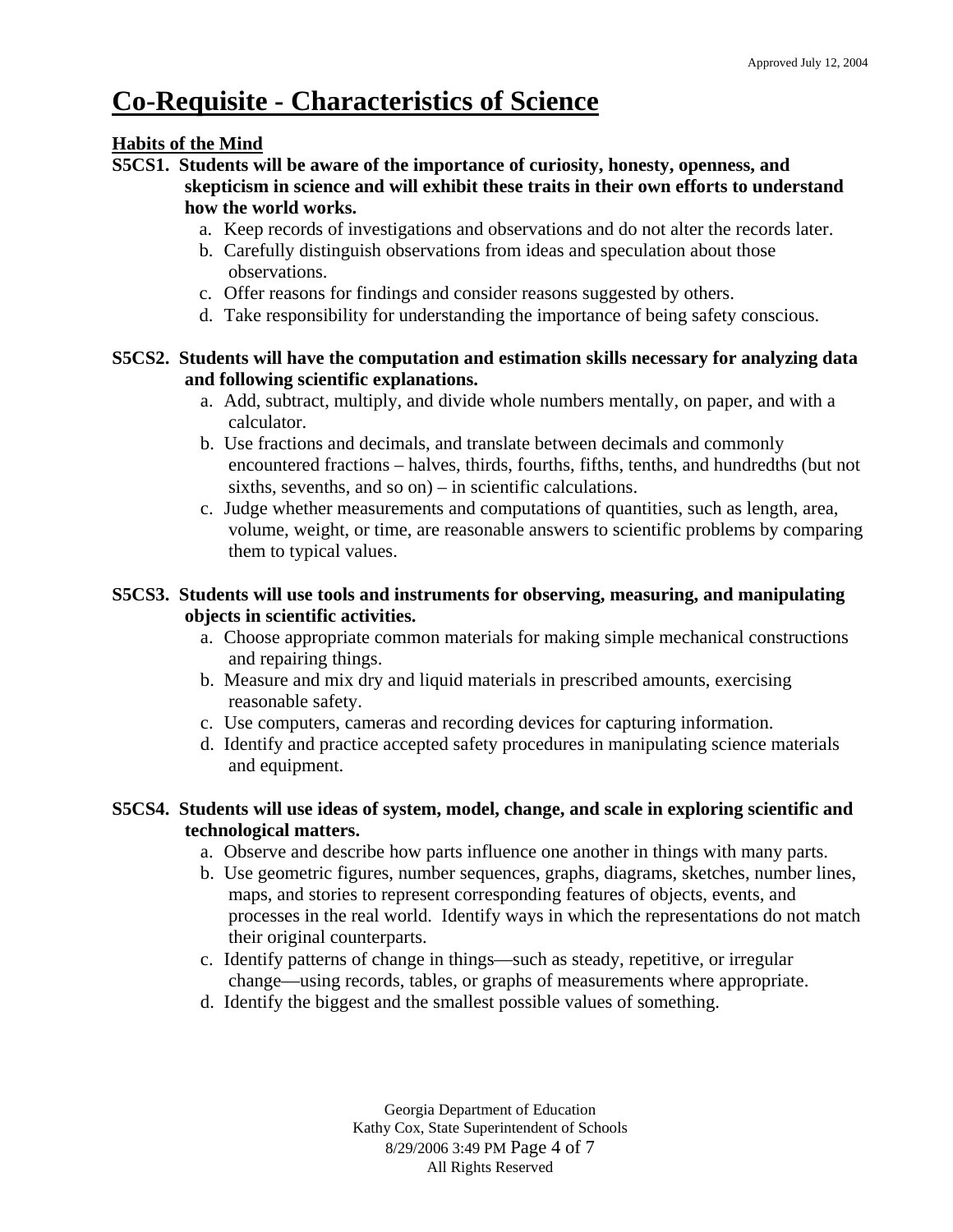### **S5CS5. Students will communicate scientific ideas and activities clearly.**

- a. Write instructions that others can follow in carrying out a scientific procedure.
- b. Make sketches to aid in explaining scientific procedures or ideas.
- c. Use numerical data in describing and comparing objects and events.
- d. Locate scientific information in reference books, back issues of newspapers and magazines, CD-ROMs, and computer databases.

### **S5CS6. Students will question scientific claims and arguments effectively.**

- a. Support statements with facts found in books, articles, and databases, and identify the sources used.
- b. Identify when comparisons might not be fair because some conditions are different.

### **The Nature of Science**

### **S5CS7. Students will be familiar with the character of scientific knowledge and how it is achieved.**

Students will recognize that:

- a. Similar scientific investigations seldom produce exactly the same results, which may differ due to unexpected differences in whatever is being investigated, unrecognized differences in the methods or circumstances of the investigation, or observational uncertainties.
- b. Some scientific knowledge is very old and yet is still applicable today.

## **S5CS8. Students will understand important features of the process of scientific inquiry.**

Students will apply the following to inquiry learning practices:

- a. Scientific investigations may take many different forms, including observing what things are like or what is happening somewhere, collecting specimens for analysis, and doing experiments.
- b. Clear and active communication is an essential part of doing science. It enables scientists to inform others about their work, expose their ideas to criticism by other scientists, and stay informed about scientific discoveries around the world.
- c. Scientists use technology to increase their power to observe things and to measure and compare things accurately.
- d. Science involves many different kinds of work and engages men and women of all ages and backgrounds.

# **Co-Requisite - Content**

### **Earth Science**

## **S5E1. Students will identify surface features of the Earth caused by constructive and destructive processes.**

a. Identify surface features caused by constructive processes.

- Deposition (Deltas, sand dunes, etc.)
- Earthquakes
- Volcanoes
- Faults

Georgia Department of Education Kathy Cox, State Superintendent of Schools 8/29/2006 3:49 PM Page 5 of 7 All Rights Reserved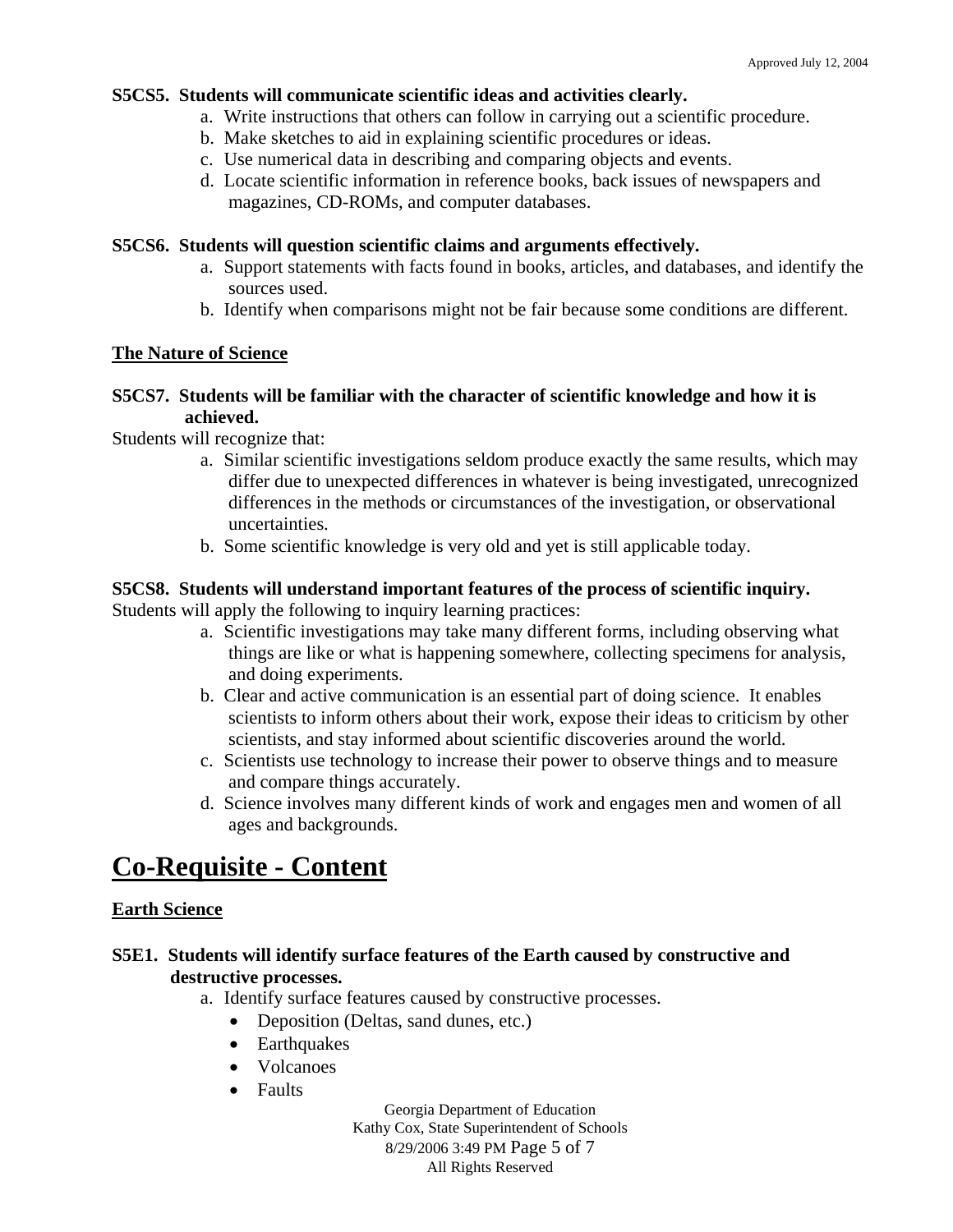- b. Identify and find examples of surface features caused by destructive processes.
	- Erosion (water—rivers and oceans, wind)
	- Weathering
	- Impact of organisms
	- Earthquake
	- Volcano
- c. Relate the role of technology and human intervention in the control of constructive and destructive processes.

Examples include, but are not limited to

- Seismological studies,
- Flood control, (dams, levees, storm drain management, etc.)
- Beach reclamation (Georgia coastal islands)

### **Physical Science**

### **S5P1. Students will verify that an object is the sum of its parts.**

- a. Demonstrate that the mass of an object is equal to the sum of its parts by manipulating and measuring different objects made of various parts.
- b. Investigate how common items have parts that are too small to be seen without magnification.

### **S5P2. Students will explain the difference between a physical change and a chemical change.**

- a. Investigate physical changes by separating mixtures and manipulating (cutting, tearing, folding) paper to demonstrate examples of physical change.
- b. Recognize that the changes in state of water (water vapor/steam, liquid, ice) are due to temperature differences and are examples of physical change.
- c. Investigate the properties of a substance before, during, and after a chemical reaction to find evidence of change.

### **S5P3. Students will investigate the electricity, magnetism, and their relationship.**

- a. Investigate static electricity.
- b. Determine the necessary components for completing an electric circuit.
- c. Investigate common materials to determine if they are insulators or conductors of electricity.
- d. Compare a bar magnet to an electromagnet.

### **Life Science**

- **S5L1. Students will classify organisms into groups and relate how they determined the groups with how and why scientists use classification.** 
	- a. Demonstrate how animals are sorted into groups (vertebrate and invertebrate) and how vertebrates are sorted into groups (fish, amphibian, reptile, bird, and mammal).
	- b. Demonstrate how plants are sorted into groups.

Georgia Department of Education Kathy Cox, State Superintendent of Schools 8/29/2006 3:49 PM Page 6 of 7 All Rights Reserved